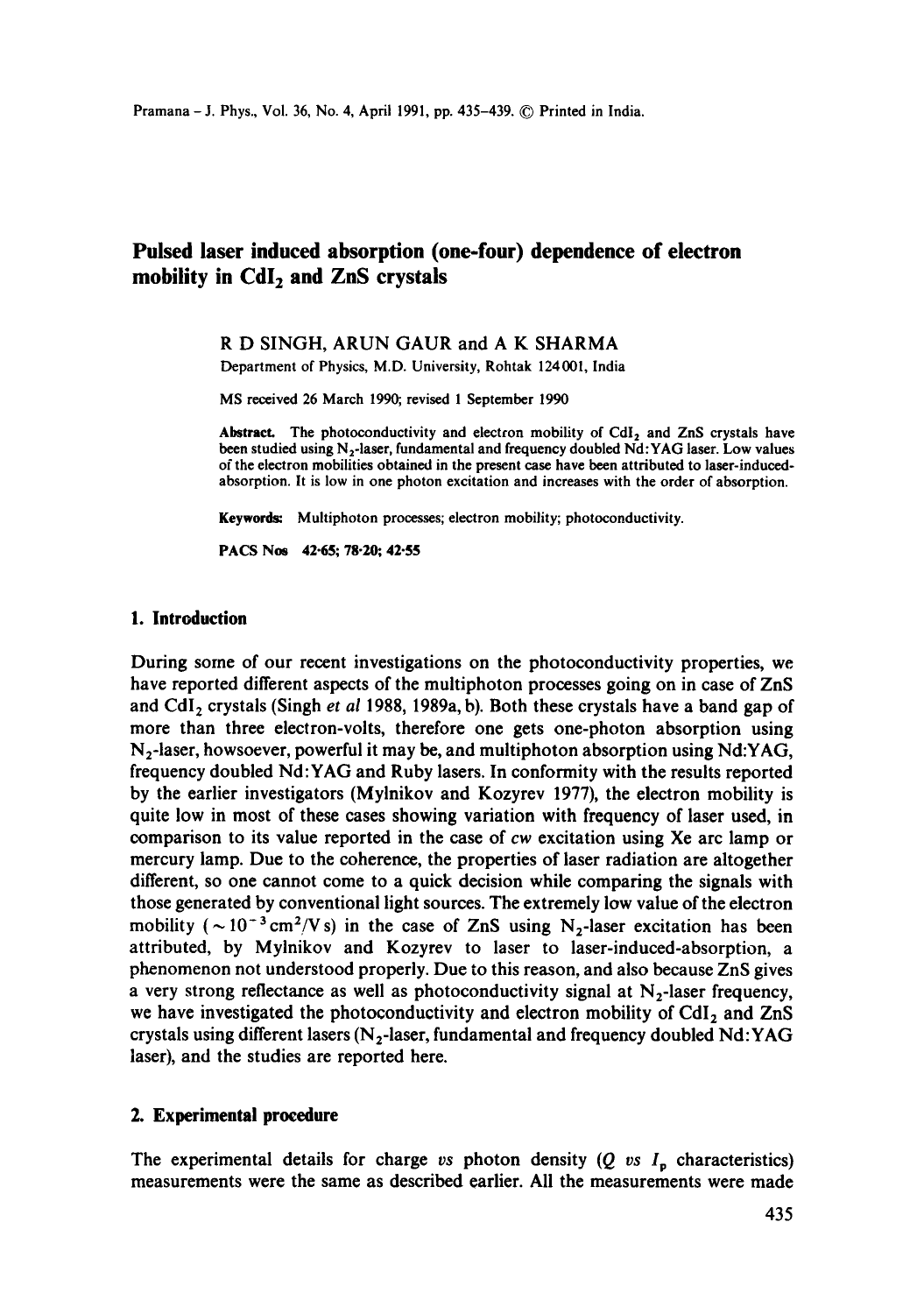#### 436 **R D Singh, Arun Gaur and A K Sharma**

in the range  $-\tau_L < t < 0$ , where  $\tau_L$  is the pulse width of the laser used. Electrical contacts were made using silver paint for CdI<sub>2</sub> and indium coated electrodes with silver paint for ZnS. In all the cases, light falls perpendicular on the surface on which the electrodes were attached.

#### **3. Result and discussion**

Figure 1 shows the electron mobilities in case of CdI<sub>2</sub> crystal under  $N_2$ -laser excitation whereas figures 2 and 3 represent electron mobilities in CdI<sub>2</sub> and ZnS crystals under Nd:YAG and frequency doubled Nd:YAG laser excitations. The value of electron mobility increases with the excitation intensity in all the eases as expected according to the standard relation (Smith and Rose 1955). However, the values of electron mobility obtained in these cases show marked difference. In the case of  $N<sub>2</sub>$ -laser excitation the electron mobility is in the range  $\sim 10^{-3}$  cm<sup>2</sup>/V s in both ZnS and CdI<sub>2</sub> (Singh *et a11989)* crystals, while in the case of Nd:YAG laser excitation the maximum values obtained are 33 cm<sup>2</sup>/V s and 24.7 cm<sup>2</sup>/V s in CdI<sub>2</sub> and ZnS crystals respectively. In the case of frequency doubled Nd:YAG laser shown in figure 2 (inset) and figure 3 (inset) the mobility lies in between the two. Since the band gaps of  $CdI<sub>2</sub>$  and  $ZnS$ 



Figure 1. Increase in mobility of CdI<sub>2</sub> crystal with an increase of intensity at different electric fields using  $N_2$ -laser excitations.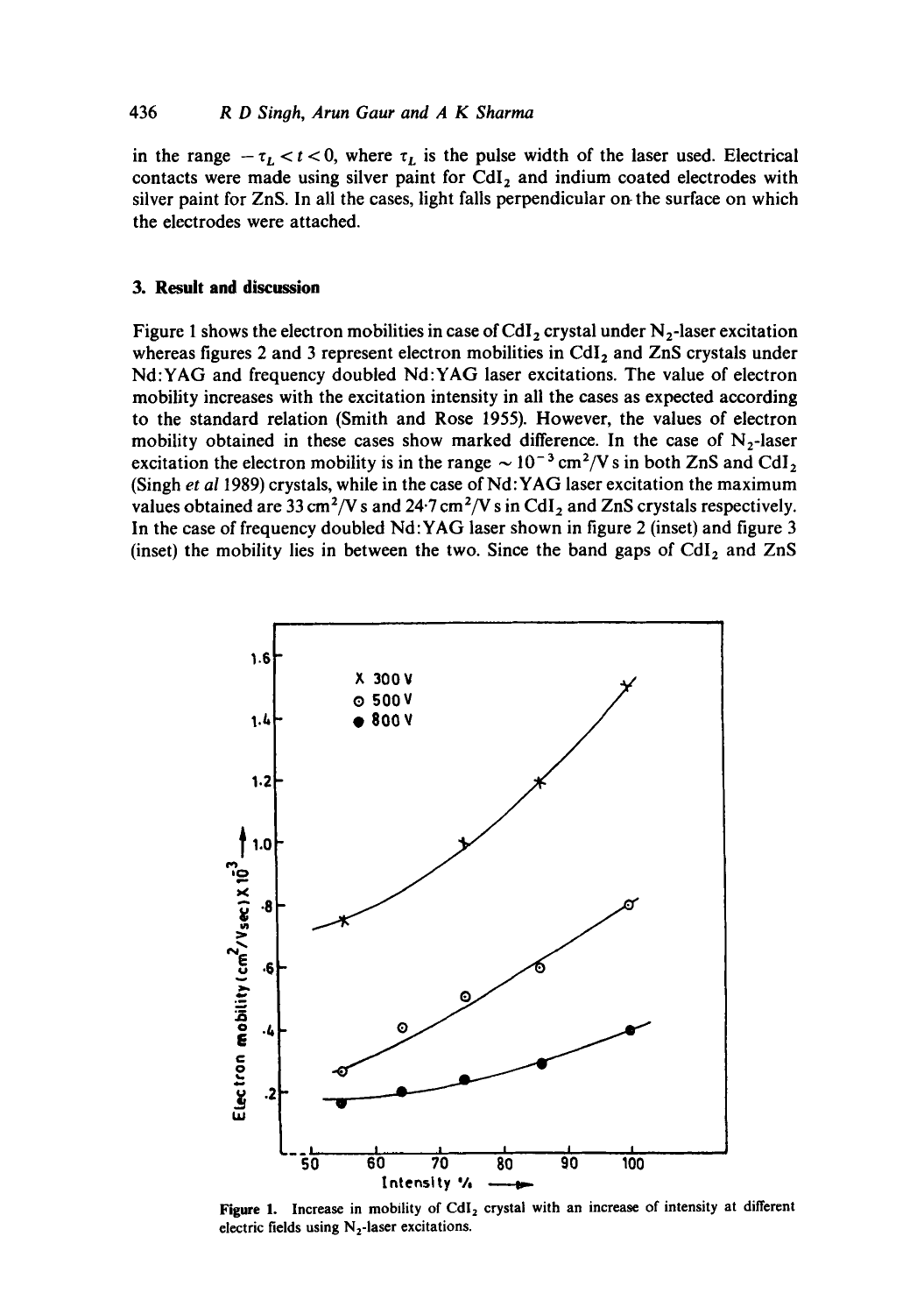

Figure 2. Increase in electron mobility of CdI<sub>2</sub> crystal with intensity under (A) Nd:YAG laser and (B) frequency doubled Nd:YAG laser excitation.



Figure 3. Increase in electron mobility of ZnS crystals with intensity under (A) Nd:YAG laser and (B) frequency doubled Nd:YAG laser excitation.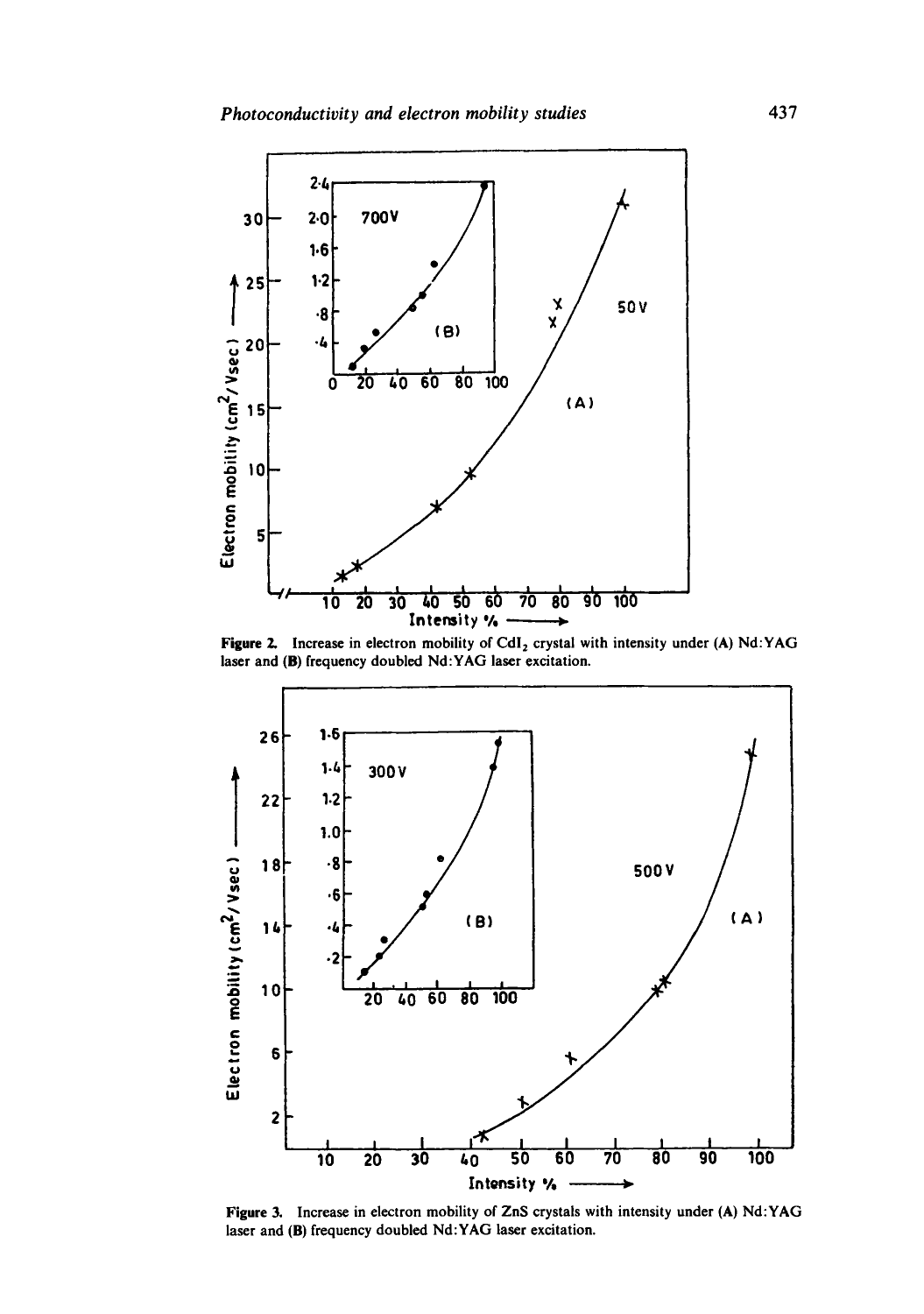crystals as reported earlier are  $3.2 \text{ eV}$  and  $3.68 \text{ eV}$  respectively, we expect one, two and three photon excitations in CdI<sub>2</sub> using  $N_2$ -laser, frequency doubled, and fundamental Nd:YAG lasers respectively, while ZnS, two and four photon excitation is possible using frequency doubled and fundamental Nd:YAG lasers. Extremely small value of the electron mobility in the case of  $N_2$ -laser excitation can be understood to be due to the dominance of surface effect in one-photon absorption. With the increase of the order of absorption, the absorption cross-section decreases (Singh *et al*  1989), therefore the volume effect starts dominating rather than the surface effect. This argument is particularly relevant in the present case due to the geometry of the experimental set up where the electrodes are attached to the surface of the crystal on which light is falling. For an alternative arrangement when one electrode is at the front surface and the other at the back surface greater volume of the sample may be involved even in the case of one-photon absorption. But this can be done only at the cost of the photocurrent, which may become too feeble to be detected.

Excitation by a pulsed laser, which is the case of all the multiphoton absorption using high power lasers, must be understood in a different frame than those of *cw*  excitations involving one-photon absorption using ordinary light sources. Under the condition  $\tau_L \ll \tau_{eh}$  (where  $\tau_{eh}$  is the recombination time), the carrier density N is given by (Eichler *et al* 1988)

$$
N = \frac{\alpha \zeta_{ad}}{h\gamma},\tag{1}
$$

where  $\alpha$  is the absorption coefficient,  $\xi_{ad}$  is the energy area density and hy is the energy of the photon.

The electron mobility  $\mu$  is given by (Yu 1969)

$$
\mu = \frac{I_{ph}}{eaNE},\tag{2}
$$

where  $E$  is the applied electric field and  $a$  the separation between the two electrodes.

Using (1) and (2), the value of  $\mu$  can be written as

$$
\mu = \frac{I_{ph} h \gamma}{eaE \alpha \xi_{ad}}.\tag{3}
$$

In laser excitation,  $\xi_{ad}$  is very large in comparison to the excitation by ordinary light, so  $\mu$  is expected to be quite low. This is sometimes called laser-inducedabsorption. This argument goes well so long as the absorption is one-photon and  $\alpha$ relatively high. But in the case of two/multiphoton absorption, larger volume of the optical material is involved due to the low value of absorption coefficients which also reduces N. As a result electron mobility increases due to this reduction of the carrier density  $N$ . The large value of  $N$  in the case of one-photon absorption also explains the appearance of photocurrent in ZnS using  $N_2$ -laser excitation, though there is a strong reflection band at this frequency. As the electrodes are deposited on the front surface of the crystal, a large contribution to the photocurrent is due to the surface rather than the volume of the sample. In the case of spectrophotometers where we use Xe-lamp having photon density much smaller than the  $N_2$ -laser, volume effects